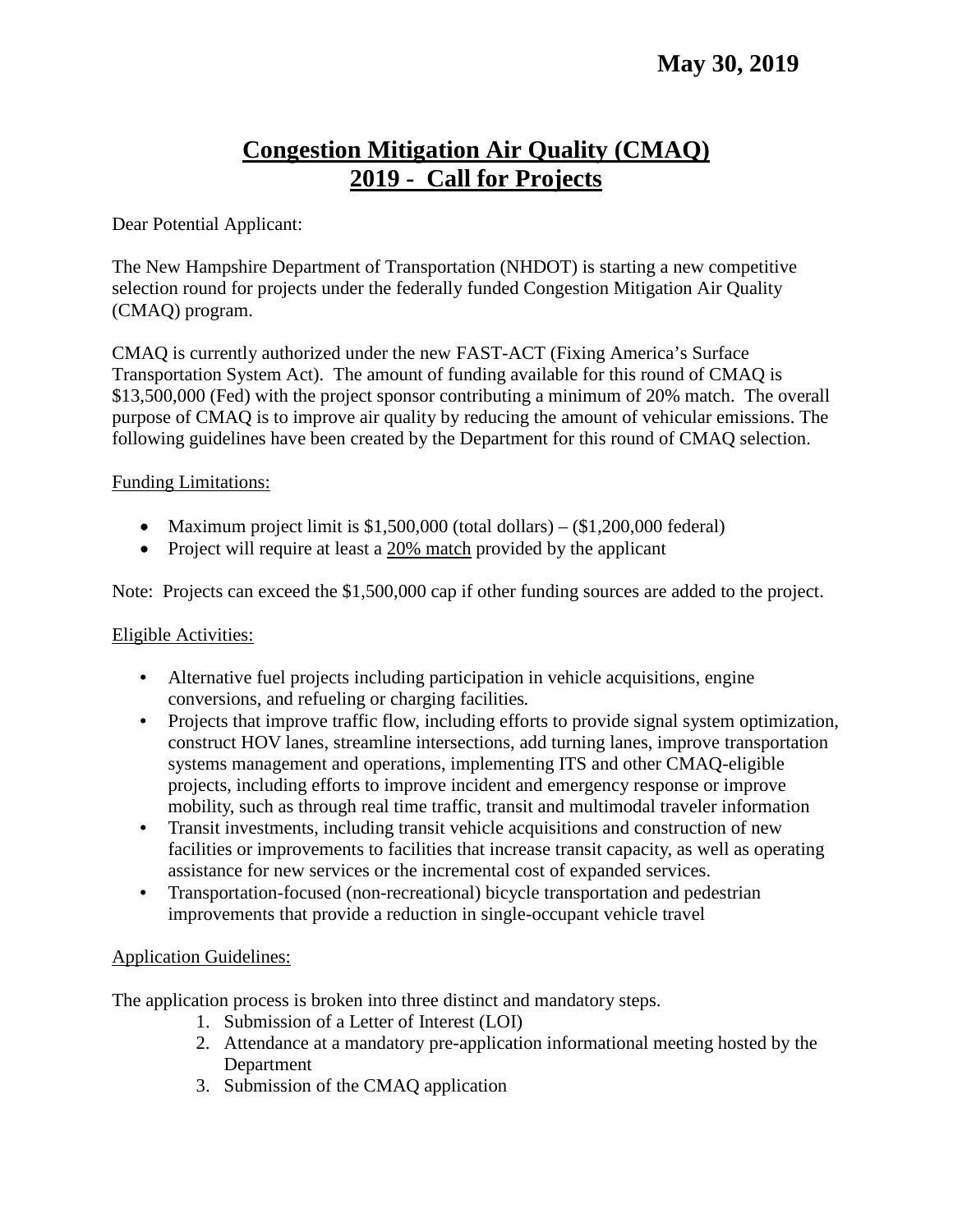#### **Step 1: Submission of LOI and Map**

Submit a Letter of Interest (LOI) and map if applicable to the NHDOT, Bureau of Planning & Community Assistance. This letter is mandatory if you want to submit an application for CMAQ funding under step 3. The letter must:

- Identify the municipality or organization applying for funding;
- Identify the project contact person, mailing address, phone & email;
- Provide a brief description of the potential project for which you'll be applying.
	- o For Infrastructure projects Give detailed information like State Route number or local street name to identify the location of your project, approximate project limits and give an approximate length.
		- (Maps are required to help locate and define your project.)
	- o For Capital Purchases give type of vehicle, basic capacity and approx. cost.
	- o For operating assistance give proposed route information, ridership estimates, and a draft outline of how you demonstrate a sustainable plan for continuing service when CMAQ funds run out.
- Provide information regarding which of the eligible CMAQ activities you believe applies to your project;
- Estimate the total amount of funding necessary for the project, as well as your intended match percentage. All project applications require a minimum 20% match, but larger matches are allowed.

These letters are completely non-binding. Providing NHDOT with this information enables the department to perform a check for program eligibility. The Department will send copies of the LOI to your governing Regional Planning Commission. This will ensure that all potentially interested parties are placed in the communications loop with NHDOT & your RPC to move forward to Step 2.

Mail letters of interest (LOI) to: Tom Jameson, CMAQ Program Manager NHDOT Bureau of Planning & Community Assistance John O. Morton Building 7 Hazen Drive, P.O. Box 483 Concord, NH 03302-0483

## **OR**

Electronic Submission: Scan and e-mail a .pdf copy of the LOI to: [tom.jameson@dot.nh.gov](mailto:tom.jameson@dot.nh.gov) Please put (CMAQ letter of interest) in the subject line.

# **Deadline for letters of interest is Friday June 14 at 4:00pm.**

**Failure to meet the LOI submission deadline will result in the application not being accepted.**